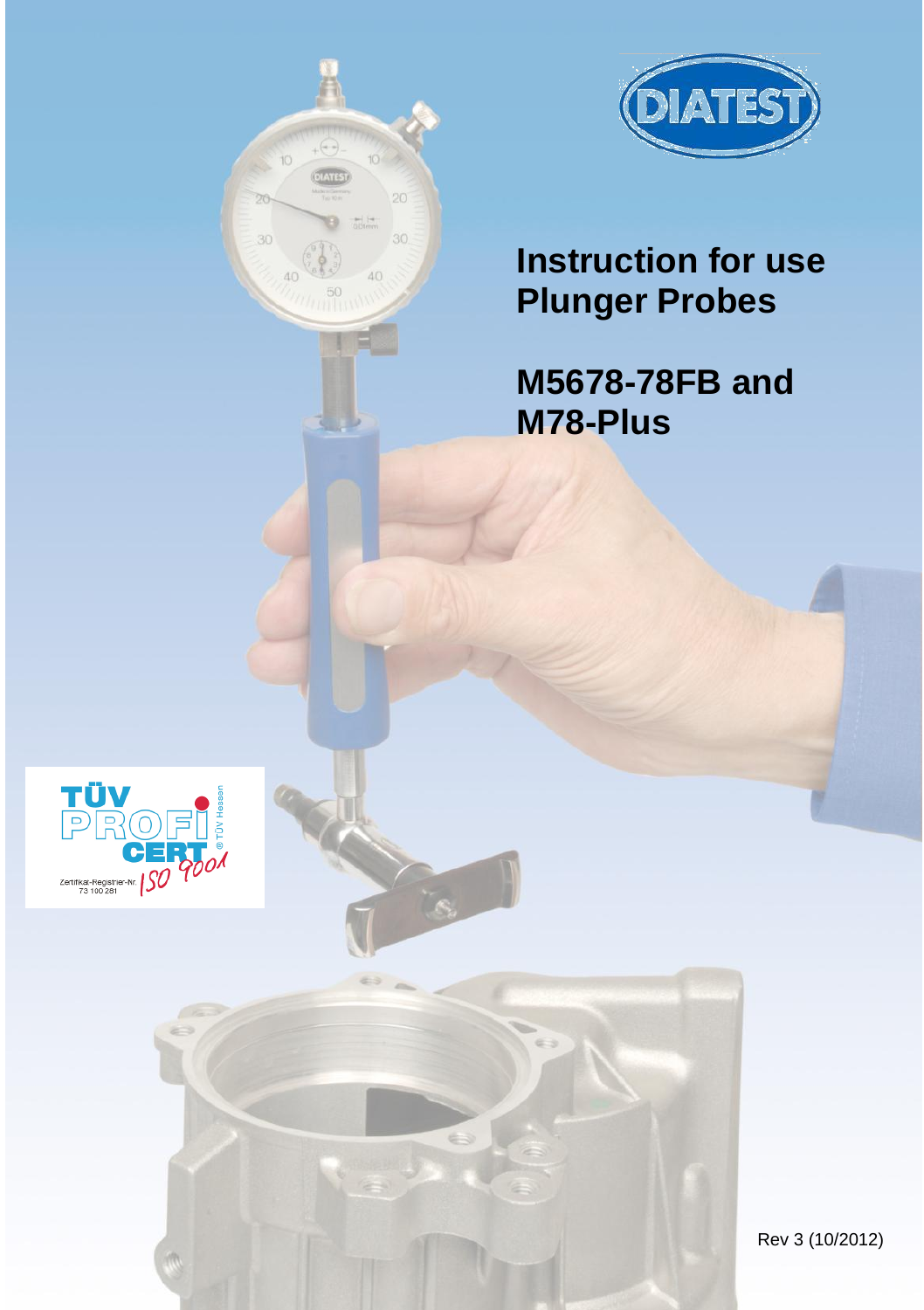# **DIATEST Plunger Probe M5678 - 68FB**

Self-centering interior measuring gauge for bore diameter from 19,5 to 330 mm

### **Design**

A plunger probe consists of following components: Plunger probe (1) with carbide measuring contact; carbide anvils HMT (3) extension (if necessary); ZS (2) indicator holder (5) with thread connection M6x0,75; display (4); setting master or setting device

### **Design**

Standard Plunger Probes

Plunger probes for measuring range 19,5mm to 330mm are

manufactured in 4 different sizes (MK5, MK6, MK7 and MK8). They are equipped with a centering bridge.

Blind bore style

These plunger probes correspond in their function and design to standard plunger probes. Measuring contact, carbide anvil and centering shoe are designed in a manner that enables measuring at a distance of 1,6mm from the bore base. Plunger probes for the range 38,5 – 348mm are supplied in 2 different designs (MK6-FB and MK8-FB).

#### **Mode of Operation**

Plunger probe with extension and anvil is selected according to the table (see pages 4-8) and is screwed into a holder with a display unit. During the gauging operation spring-loaded centering bridge centres the gauge in the bore. Bore diameter is determined by a pendulum movement of instrument in the bore. Reversal point of display of measured value indicates deviation to the setting master.

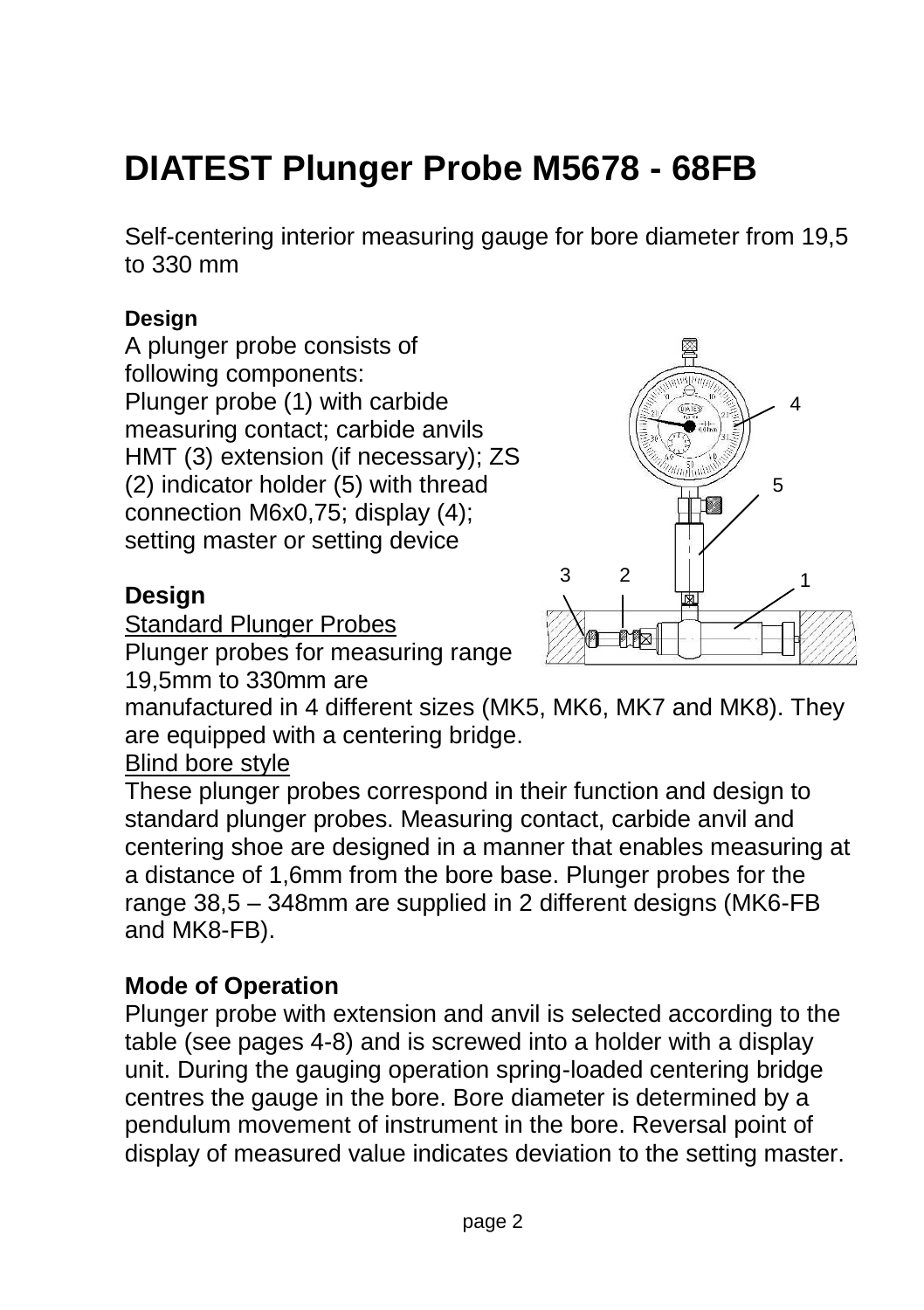Minimum value is recorded by oscillating in the bore with the help of digital dial indicator MDU-M. Bore diameter can be displayed either absolute or relative (to setting master).

## **Calibration**

Plunger probes are comparative measuring instruments. A reference standard is therefore necessary for calibration. Calibration (zero setting) of instrument can be done in various ways according to level of accuracy required:



In the setting ring (highest accuracy). With a micrometer (not suitable for FB style). For the FB application, DIATEST developed a setting guide which is clamped on to the micrometer spindle. The centering disk (MZT) prevents plunger probe from slipping out during calibration.

With setting devices, slip gauges etc.

#### **Transmission of measured displacement**

Measured displacement of measuring contact (6) is transmitted via a transfer lever (7) at the rate of 1:1 to transfer pin (8) and display.





6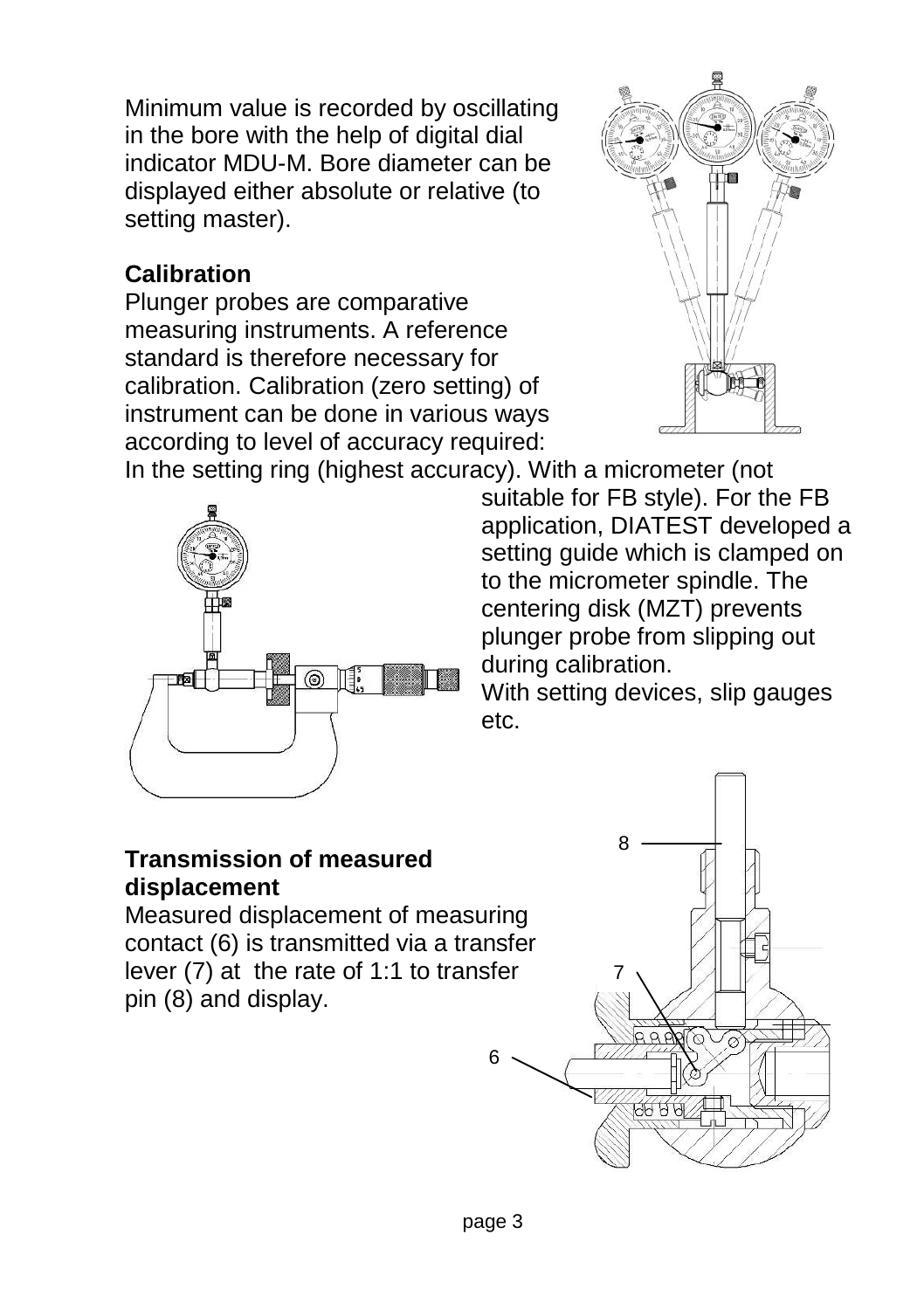## **Technical Data**

- Operative range  $\varnothing$ 19,5 330 mm ( $\varnothing$  38,5 348 mm with FB design)
- Measuring range 3mm (MK-5; 2,5mm)
- Accuracy of standard design: Repeatability <= 0,001mm Linearity: max: 0,006mm in measuring range
- Connection thread M6x0.75
- **Measuring depth: easily up to 3m.**
- Carbide contact points
- Measuring contact radii R8.0
- Required measuring pressure of dial indicator: 1,5-2,0N

# **Maintenance**

Due to the closed design DIATEST plunger probes are largely protected against dirt. If probe gets dirty it can be dismantled easily by unscrewing the parts. A suitable cleaning agent is sufficient for cleaning. After cleaning all parts must be lubricated with a thin, nonresin oil.

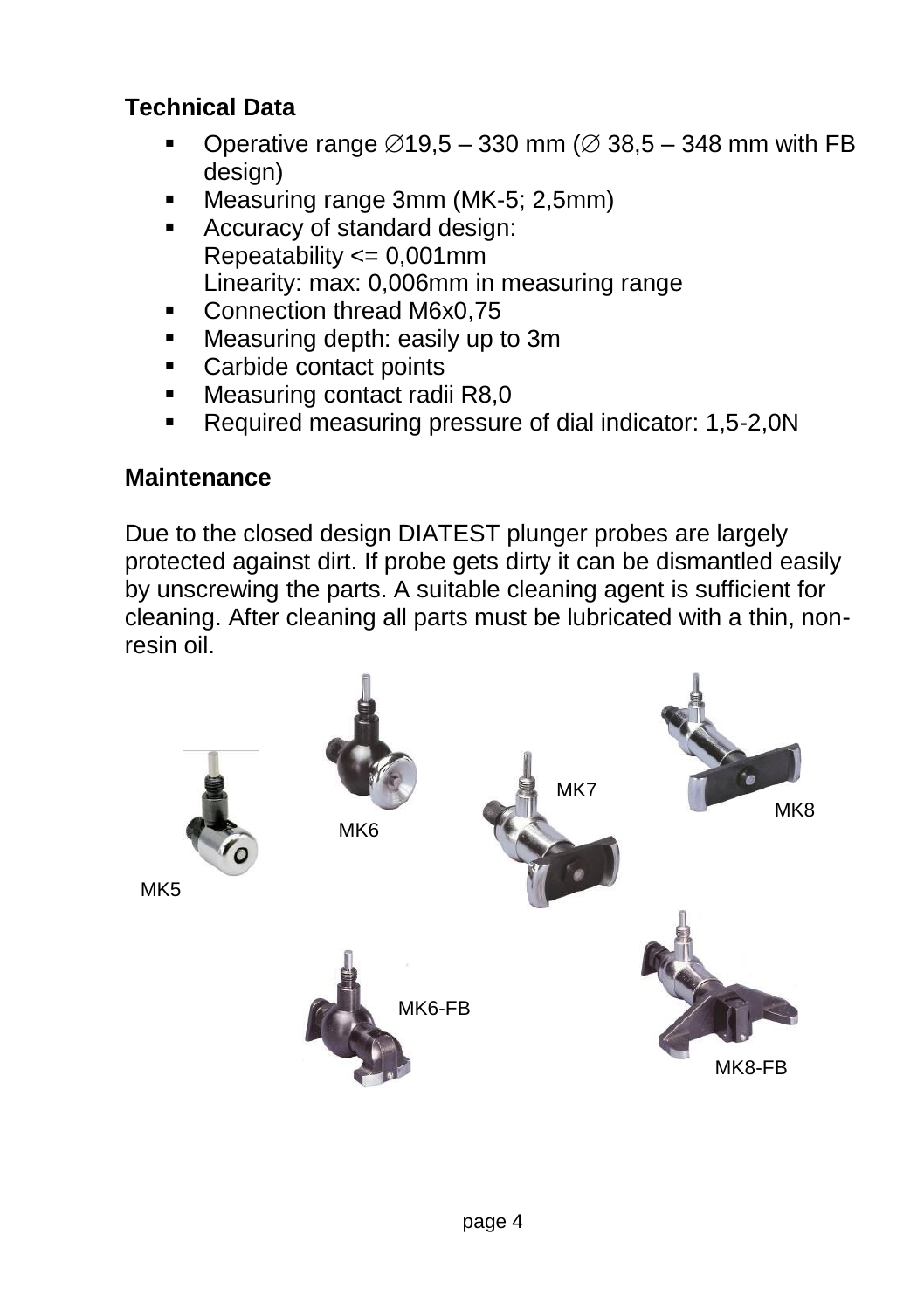| M <sub>5</sub> X | E <sub>5</sub> X | <b>Extension</b> | <b>Carbide Anvil No.</b> |   |   |  |  |
|------------------|------------------|------------------|--------------------------|---|---|--|--|
| mm               | inch             |                  |                          |   |   |  |  |
| 19,5-22,0        | 0,768-0,866      |                  |                          |   |   |  |  |
| 22,0-24,5        | 0,866-0,965      |                  |                          | 2 |   |  |  |
| 24,5-27,0        | 0,965-1,063      |                  |                          |   | 3 |  |  |
| 27,0-29,5        | 1,063-1,161      |                  |                          |   |   |  |  |
| 29,5-32,0        | 1,161-1,260      | Α                |                          |   |   |  |  |
| 32,0-34,5        | 1,260-1,358      | А                |                          |   |   |  |  |

| M <sub>6</sub> | E6                        | Extension |   | <b>Carbide Anvil No.</b> |   |   |   |   |          |  |
|----------------|---------------------------|-----------|---|--------------------------|---|---|---|---|----------|--|
| mm             | mm                        |           |   |                          |   |   |   |   |          |  |
| 26,3-29,5      | 1,035-1,161               |           |   |                          | 1 |   |   |   |          |  |
| 29,0-31,5      | $\overline{1,}142-1,240$  |           |   |                          |   | 2 |   |   |          |  |
| 31,5-34,0      | $\overline{1,240}$ -1,339 |           |   |                          |   |   | 3 |   |          |  |
| 34,0-36,5      | 1,339-1,437               |           |   |                          |   |   |   | 4 |          |  |
| 36,5-39,0      | 1,437-1,535               | A         |   |                          | 1 |   |   |   |          |  |
| 39,0-41,0      | 1,535-1,614               | Α         |   |                          |   | 2 |   |   |          |  |
| 41,0-43,5      | $1,614-1,713$             | A         |   |                          |   |   | 3 |   |          |  |
| 43,5-46,0      | $1,713-1,811$             | A         |   |                          |   |   |   | 4 |          |  |
| 46,0-48,5      | 1,811-1,909               |           | В |                          | 1 |   |   |   |          |  |
| 48,5-51,0      | 1,909-2,008               |           | в |                          |   | 2 |   |   |          |  |
| 51,0-53,5      | 2,008-2,106               |           | в |                          |   |   | 3 |   |          |  |
| 53,5-55,0      | 2,106-2,165               |           | B |                          |   |   |   | 4 |          |  |
| 47,0-60,0      | 1,850-2,362               |           |   |                          |   |   |   |   | $\Omega$ |  |
| 57,0-70,0      | $2,244-2,756$             | A         |   |                          |   |   |   |   | 0        |  |
| 67,0-80,0      | 2,638-3,150               |           | B |                          |   |   |   |   | $\Omega$ |  |
| 77,0-90,0      | 3,031-3,543               | A         | B |                          |   |   |   |   | $\Omega$ |  |
| 87,0-100,0     | 3,425-3,937               |           |   | C                        |   |   |   |   | 0        |  |
| 97,0-110,0     | 3,819-4,331               | A         |   | C                        |   |   |   |   | 0        |  |

#### **Example MK-6**

Bore  $\oslash$ : 45,0 +0,03 From table: plunger probe MK-6 For  $\emptyset$ 43,5 – 46,0: Extension ZS-A Carbide anvil No. 4: HMT-4

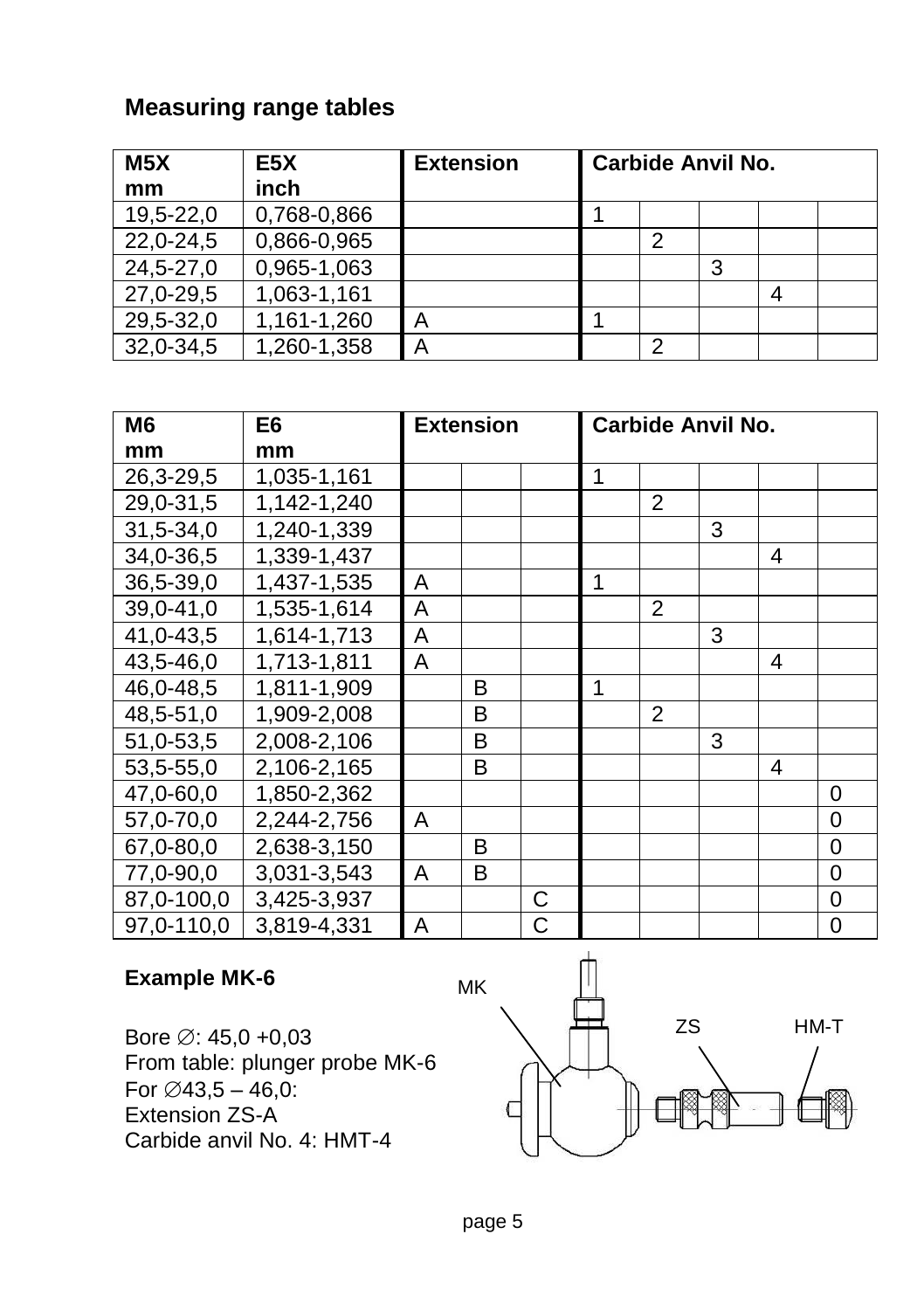| M7          | E7          | <b>Extension</b> |   |                       | <b>Carbide Anvil No.</b> |             |                |   |                |                |
|-------------|-------------|------------------|---|-----------------------|--------------------------|-------------|----------------|---|----------------|----------------|
| mm          | Inch        |                  |   |                       |                          |             |                |   |                |                |
| 49,5-52,5   | 1,949-2,067 |                  |   |                       |                          | $\mathbf 1$ |                |   |                |                |
| 52,5-54,6   | 2,067-2,150 |                  |   |                       |                          |             | $\overline{2}$ |   |                |                |
| 54,5-56,6   | 2,146-2,228 |                  |   |                       |                          |             |                | 3 |                |                |
| 56,5-59,1   | 2,224-2,327 |                  |   |                       |                          |             |                |   | 4              |                |
| 59,0-61,6   | 2,323-2,425 | Α                |   |                       |                          | 1           |                |   |                |                |
| 61,5-64,1   | 2,421-2,524 | A                |   |                       |                          |             | 2              |   |                |                |
| 64,0-66,6   | 2,520-2,622 | A                |   |                       |                          |             |                | 3 |                |                |
| 66,5-69,1   | 2,618-2,720 | A                |   |                       |                          |             |                |   | $\overline{4}$ |                |
| 69,0-71,6   | 2,717-2,819 |                  | B |                       |                          | 1           |                |   |                |                |
| 71,5-74,1   | 2,815-2,917 |                  | B |                       |                          |             | $\overline{2}$ |   |                |                |
| 69,0-81,0   | 2,717-3,189 |                  |   |                       |                          |             |                |   |                | $\Omega$       |
| 79,0-91,0   | 3,110-3,583 | A                |   |                       |                          |             |                |   |                | $\Omega$       |
| 89,0-101,0  | 3,504-3,976 |                  | B |                       |                          |             |                |   |                | 0              |
| 99,0-111,0  | 3,898-4,370 | Α                | B |                       |                          |             |                |   |                | $\overline{0}$ |
| 109,0-121,0 | 4,291-4,764 |                  |   | С                     |                          |             |                |   |                | $\mathbf 0$    |
| 119,0-131,0 | 4,685-5,157 | А                |   | $\overline{\text{c}}$ |                          |             |                |   |                | $\overline{0}$ |
| 129,0-141,0 | 5,079-5,551 |                  | B | C                     |                          |             |                |   |                | 0              |
| 139,0-151,0 | 5,472-5,945 | Α                | B | $\overline{\text{c}}$ |                          |             |                |   |                | 0              |
| 149,0-161,0 | 5,866-6,339 |                  |   |                       | D                        |             |                |   |                | $\overline{0}$ |
| 159,0-171,0 | 6,260-6,732 | A                |   |                       | D                        |             |                |   |                | 0              |
| 169,0-181,0 | 6,654-7,126 |                  | B |                       | D                        |             |                |   |                | $\overline{0}$ |
| 179,0-191,0 | 7,047-7,520 | A                | B |                       | D                        |             |                |   |                | $\overline{0}$ |
| 189,0-201,0 | 7,441-7,913 |                  |   | C                     | D                        |             |                |   |                | 0              |
| 199,0-211,0 | 7,835-8,307 | Α                |   | $\overline{\text{C}}$ | D                        |             |                |   |                | $\mathbf 0$    |
| 209,0-221,0 | 8,228-8,701 |                  | B | $\overline{C}$        | D                        |             |                |   |                | $\mathbf 0$    |
| 219,0-231,0 | 8,622-9,094 | A                | B | $\mathsf{C}$          | D                        |             |                |   |                | $\overline{0}$ |

#### **Example MK-8**

Bore  $\varnothing$ : 265,0 +0,08 From table: plunger probe  $MK-8$ For 258 - 270: Extension ZS-B, ZS-C, ZS-E Adjustable carbide anvil No. 0: HMT-0

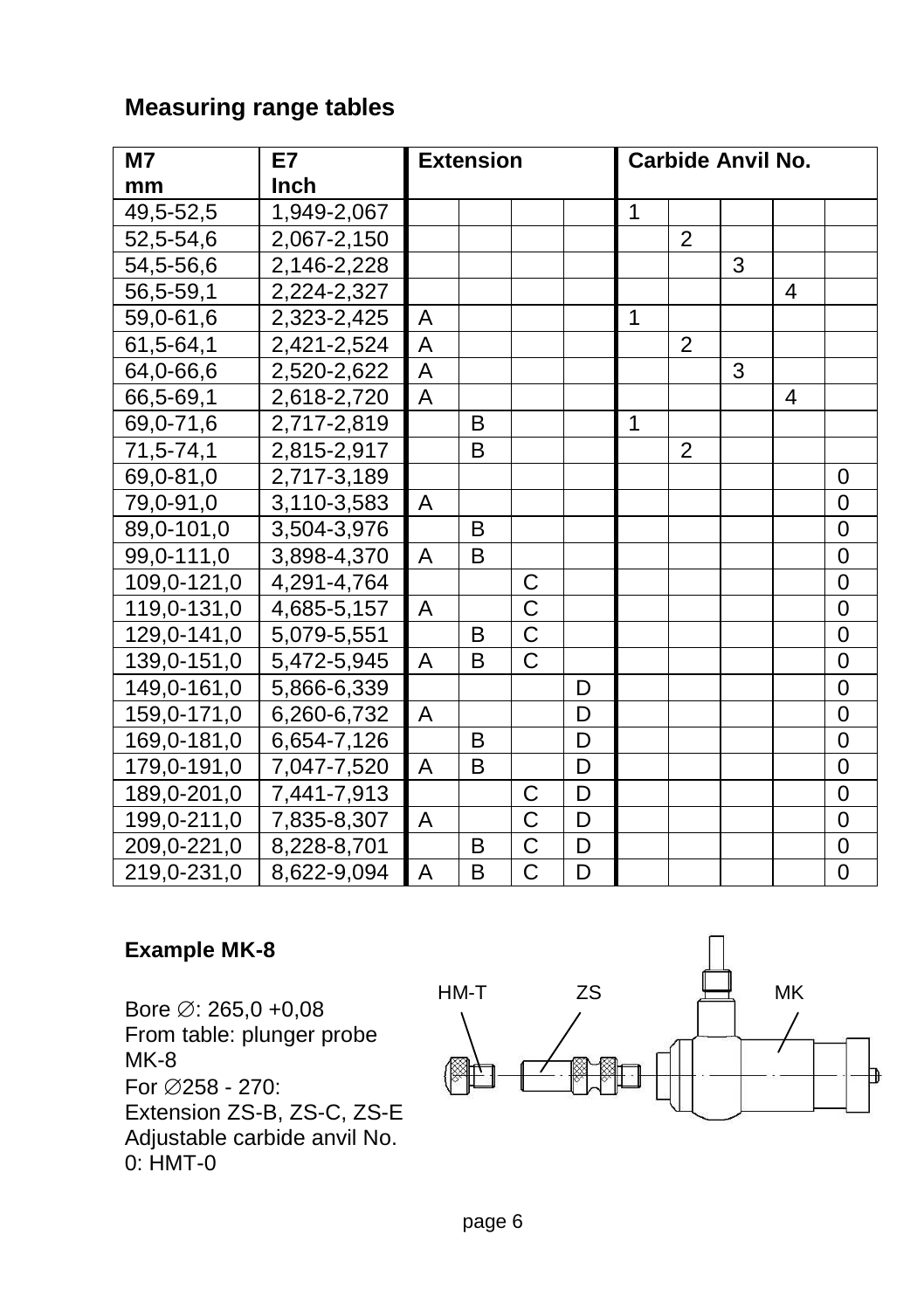| M8            | E8                | <b>Extension</b> |   |                       |   |   | <b>Carbide Anvil</b> |                |   |   |                |
|---------------|-------------------|------------------|---|-----------------------|---|---|----------------------|----------------|---|---|----------------|
| mm            | Inch              |                  |   |                       |   |   |                      |                |   |   |                |
| $73,5 - 75,6$ | 2,8937 - 2,9764   |                  |   |                       |   |   | 1                    |                |   |   |                |
| 75,5 - 77,6   | 2,9724 - 3,0551   |                  |   |                       |   |   |                      | $\overline{2}$ |   |   |                |
| $77,5 - 79,6$ | 3,0512 - 3,1339   |                  |   |                       |   |   |                      |                | 3 |   |                |
| 79,5 - 82,1   | 3,1299 - 3,2323   |                  |   |                       |   |   |                      |                |   | 4 |                |
| $82,0 - 84,6$ | 3,2283 - 3,3307   | Α                |   |                       |   |   | $\mathbf{1}$         |                |   |   |                |
| $84,5 - 87,1$ | 3,3268 - 3,4291   | A                |   |                       |   |   |                      | $\overline{2}$ |   |   |                |
| $87,0 - 89,6$ | 3,4252 - 3,5276   | A                |   |                       |   |   |                      |                | 3 |   |                |
| $89,5 - 92,1$ | 3,5236 - 3,626    | A                |   |                       |   |   |                      |                |   | 4 |                |
| $92,0 - 94,6$ | $3,622 - 3,7244$  |                  | B |                       |   |   | 1                    |                |   |   |                |
| $94,5 - 97,1$ | 3,7205 - 3,8228   |                  | B |                       |   |   |                      | 2              |   |   |                |
| $93 - 105$    | 3,6614 - 4,1339   |                  |   |                       |   |   |                      |                |   |   | 0              |
| $103 - 115$   | 4,0551 - 4,5276   | Α                |   |                       |   |   |                      |                |   |   | 0              |
| $113 - 125$   | 4,4488 - 4,9213   |                  | B |                       |   |   |                      |                |   |   | 0              |
| $123 - 135$   | 4,8425 - 5,315    | Α                | B |                       |   |   |                      |                |   |   | 0              |
| $133 - 145$   | 5,2362 - 5,7087   |                  |   | C                     |   |   |                      |                |   |   | 0              |
| 143 - 155     | 5,6299 - 6,1024   | Α                |   | $\overline{\text{c}}$ |   |   |                      |                |   |   | 0              |
| $153 - 165$   | $6,0236 - 6,4961$ |                  | B | $\overline{\text{c}}$ |   |   |                      |                |   |   | 0              |
| $163 - 175$   | 6,4173 - 6,8898   | A                | B | $\overline{C}$        |   |   |                      |                |   |   | 0              |
| 173 - 185     | 6,811 - 7,2835    |                  |   |                       | D |   |                      |                |   |   | 0              |
| 183 - 195     | 7,2047 - 7,6772   | Α                |   |                       | D |   |                      |                |   |   | $\mathbf 0$    |
| 193 - 205     | 7,5984 - 8,0709   |                  |   |                       |   | Е |                      |                |   |   | $\mathbf 0$    |
| $203 - 215$   | 7,9921 - 8,4646   | Α                |   |                       |   | E |                      |                |   |   | $\mathbf 0$    |
| $213 - 225$   | 8,3858 - 8,8583   |                  | В |                       |   | E |                      |                |   |   | 0              |
| 223 - 235     | 8,7795 - 9,252    | Α                | B |                       |   | E |                      |                |   |   | $\mathbf 0$    |
| 233 - 245     | 9,1732 - 9,6457   |                  |   | C                     |   | Ē |                      |                |   |   | 0              |
| 243 - 255     | 9,5669 - 10,0394  | A                |   | C                     |   | E |                      |                |   |   | $\mathbf 0$    |
| 253 - 265     | 9,9606 - 10,4331  |                  | B | $\overline{\text{c}}$ |   | E |                      |                |   |   | $\mathbf 0$    |
| 263 - 275     | 10,3543 - 10,8268 | A                | B | C                     |   | E |                      |                |   |   | 0              |
| 273 - 285     | 10,748 - 11,2205  |                  |   |                       | D | E |                      |                |   |   | 0              |
| 283 - 295     | 11,1417 - 11,6142 | Α                |   |                       | D | Е |                      |                |   |   | 0              |
| 293 - 305     | 11,5354 - 12,0079 |                  | B |                       | D | E |                      |                |   |   | $\overline{0}$ |
| $303 - 315$   | 11,9291 - 12,4016 | A                | B |                       | D | Ē |                      |                |   |   | 0              |
| $313 - 325$   | 12,3228 - 12,7953 |                  |   | $\overline{\text{c}}$ | D | Ē |                      |                |   |   | $\mathbf 0$    |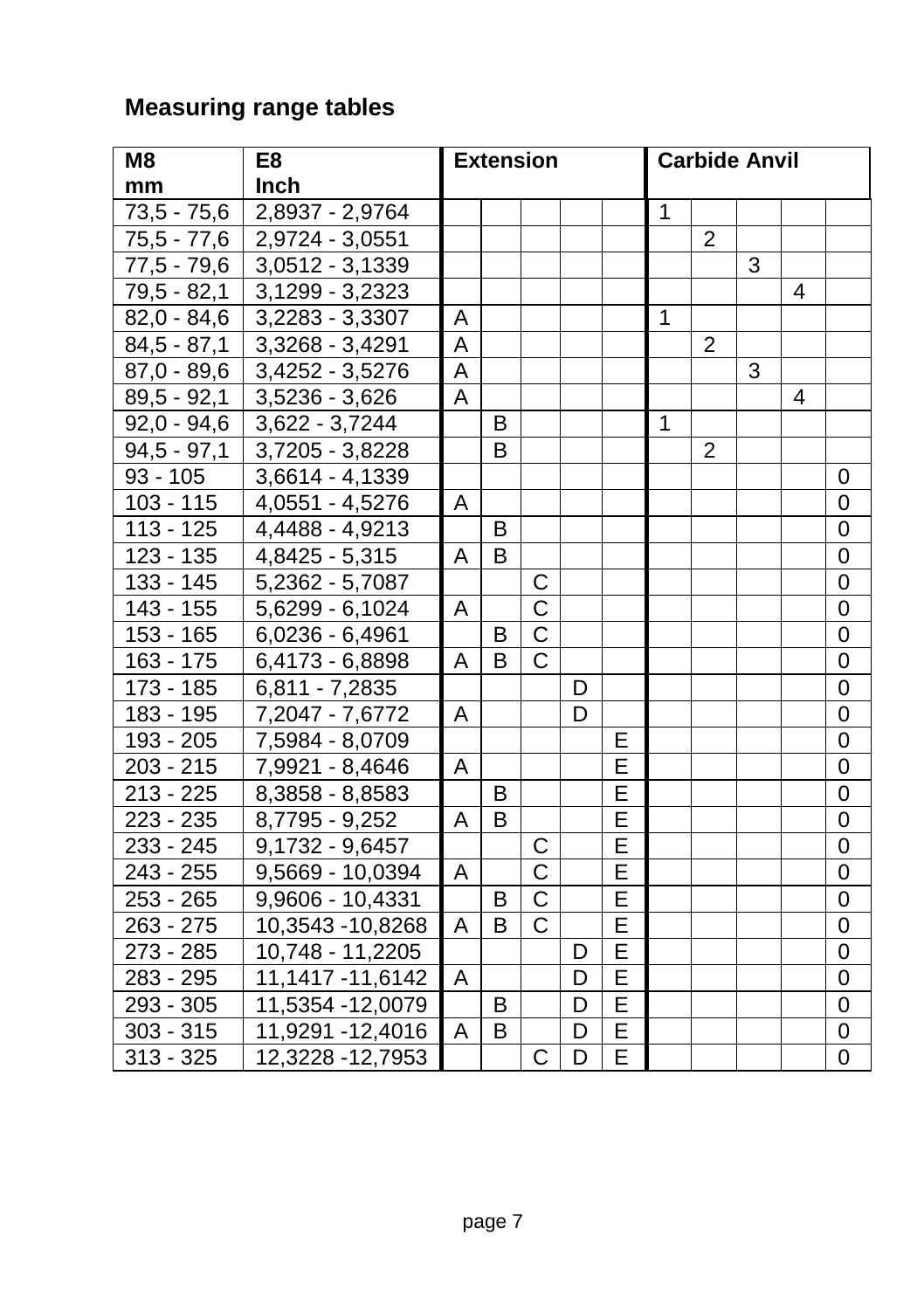| M6-FB       | E6-FB       | <b>Extension</b> |   |   | <b>Carbide Anvil No.</b> |   |   |  |  |
|-------------|-------------|------------------|---|---|--------------------------|---|---|--|--|
| mm          | <b>Inch</b> |                  |   |   |                          |   |   |  |  |
| 38,5-43,5   | 1,516-1,713 |                  |   |   | 5                        |   |   |  |  |
| 43,0-49,0   | 1,693-1,929 |                  |   |   |                          | 6 |   |  |  |
| 48,5-53,5   | 1,909-2,106 | Α                |   |   | 5                        |   |   |  |  |
| 53,0-59,0   | 2,087-2,323 | A                |   |   |                          | 6 |   |  |  |
| 58,5-63,5   | 2,303-2,500 |                  | B |   | 5                        |   |   |  |  |
| 63,0-69,0   | 2,480-2,717 |                  | B |   |                          | 6 |   |  |  |
| 53,0-65,0   | 2,087-2,559 |                  |   |   |                          |   |   |  |  |
| 63,0-75,0   | 2,480-2,953 | A                |   |   |                          |   | 7 |  |  |
| 73,0-85,0   | 2,874-3,346 |                  | в |   |                          |   | 7 |  |  |
| 83,0-95,0   | 3,268-3,740 | A                | B |   |                          |   |   |  |  |
| 93,0-105,0  | 3,661-4,134 |                  |   | С |                          |   | 7 |  |  |
| 103,0-115,0 | 4,055-4,528 | A                |   | C |                          |   |   |  |  |

#### **Example MK8-FB**

Bore  $\varnothing$ : 145,0 +0,05 From table: plunger probe MK8-FB For  $\emptyset$ 138,0 – 148,0: Extension ZS-A, ZS-C Adjustable carbide anvil No. 7: HMT-7

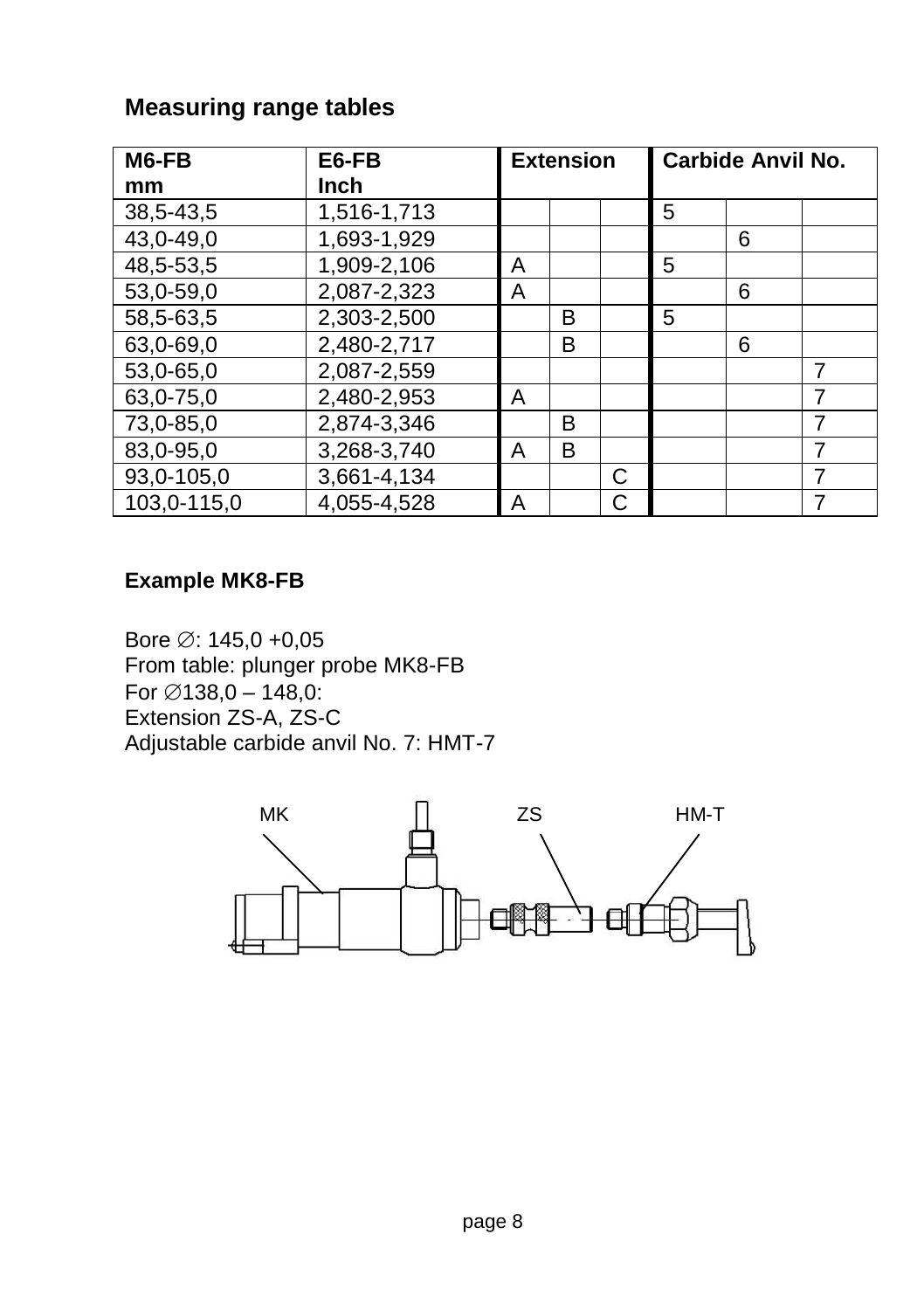| M8-FB     | E8-FB           |   |   | <b>Extension</b>      |   | <b>Carbide</b> |           |   |                |
|-----------|-----------------|---|---|-----------------------|---|----------------|-----------|---|----------------|
| mm        | Inch            |   |   |                       |   |                | Anvil No. |   |                |
| 70,5-74   | 2,7756-2,9134   |   |   |                       |   |                | 5         |   |                |
| 73,5-79   | 2,8937-3,1102   |   |   |                       |   |                |           | 6 |                |
| 78,5-83,5 | 3,0906-3,2874   | Α |   |                       |   |                | 5         |   |                |
| 83-93     | 3,2677-3,6614   |   |   |                       |   |                |           |   | $\overline{7}$ |
| 93-103    | 3,6614-4,0551   | Α |   |                       |   |                |           |   | $\overline{7}$ |
| 103-113   | 4,0551-4,4488   |   | B |                       |   |                |           |   | 7              |
| 113-123   | 4,4488-4,8425   | Α | B |                       |   |                |           |   | $\overline{7}$ |
| 123-133   | 4,8425-5,2362   |   |   | C                     |   |                |           |   | $\overline{7}$ |
| 133-143   | 5,2362-5,6299   | Α |   | $\overline{\text{c}}$ |   |                |           |   | $\overline{7}$ |
| 143-153   | 5,6299-6,0236   |   | B | $\overline{\text{c}}$ |   |                |           |   | $\overline{7}$ |
| 153-163   | 6,0236-6,4173   | A | B | $\overline{\text{C}}$ |   |                |           |   | $\overline{7}$ |
| 163-173   | 6,4173-6,811    |   |   |                       | D |                |           |   | $\overline{7}$ |
| 173-183   | 6,811-7,2047    | A |   |                       | D |                |           |   | $\overline{7}$ |
| 183-193   | 7,2047-7,5984   |   |   |                       |   | Ε              |           |   | $\overline{7}$ |
| 193-203   | 7,5984-7,9921   | A |   |                       |   | E              |           |   | $\overline{7}$ |
| 203-213   | 7,9921-8,3858   |   | B |                       |   | E              |           |   | 7              |
| 213-223   | 8,3858-8,7795   | Α | B |                       |   | Ē              |           |   | $\overline{7}$ |
| 223-233   | 8,7795-9,1732   |   |   | С                     |   | E              |           |   | $\overline{7}$ |
| 233-243   | 9,1732-9,5669   | Α |   | $\overline{\text{C}}$ |   | E              |           |   | $\overline{7}$ |
| 243-253   | 9,5669-9,9606   |   | B | $\overline{\text{c}}$ |   | E              |           |   | $\overline{7}$ |
| 253-263   | 9,9606-10,3543  | A | B | $\overline{C}$        |   | E              |           |   | 7              |
| 263-273   | 10,3543-10,748  |   |   |                       | D | $\overline{E}$ |           |   | $\overline{7}$ |
| 273-283   | 10,748-11,1417  | A |   |                       | D | E              |           |   | $\overline{7}$ |
| 283-293   | 11,1417-11,5354 |   | B |                       | D | E              |           |   | $\overline{7}$ |
| 293-303   | 11,5354-11,9291 | Α | B |                       | D | E              |           |   | $\overline{7}$ |
| 303-313   | 11,9291-12,3228 |   |   | C                     | D | E              |           |   | $\overline{7}$ |
| 313-323   | 12,3228-12,7165 | А |   | $\overline{\text{C}}$ | D | E              |           |   | $\overline{7}$ |
| 323-333   | 12,7165-13,1102 |   | в | C                     | D | $\overline{E}$ |           |   | $\overline{7}$ |
| 333-343   | 13,1102-13,5039 | Α | B | C                     | D | E              |           |   | $\overline{7}$ |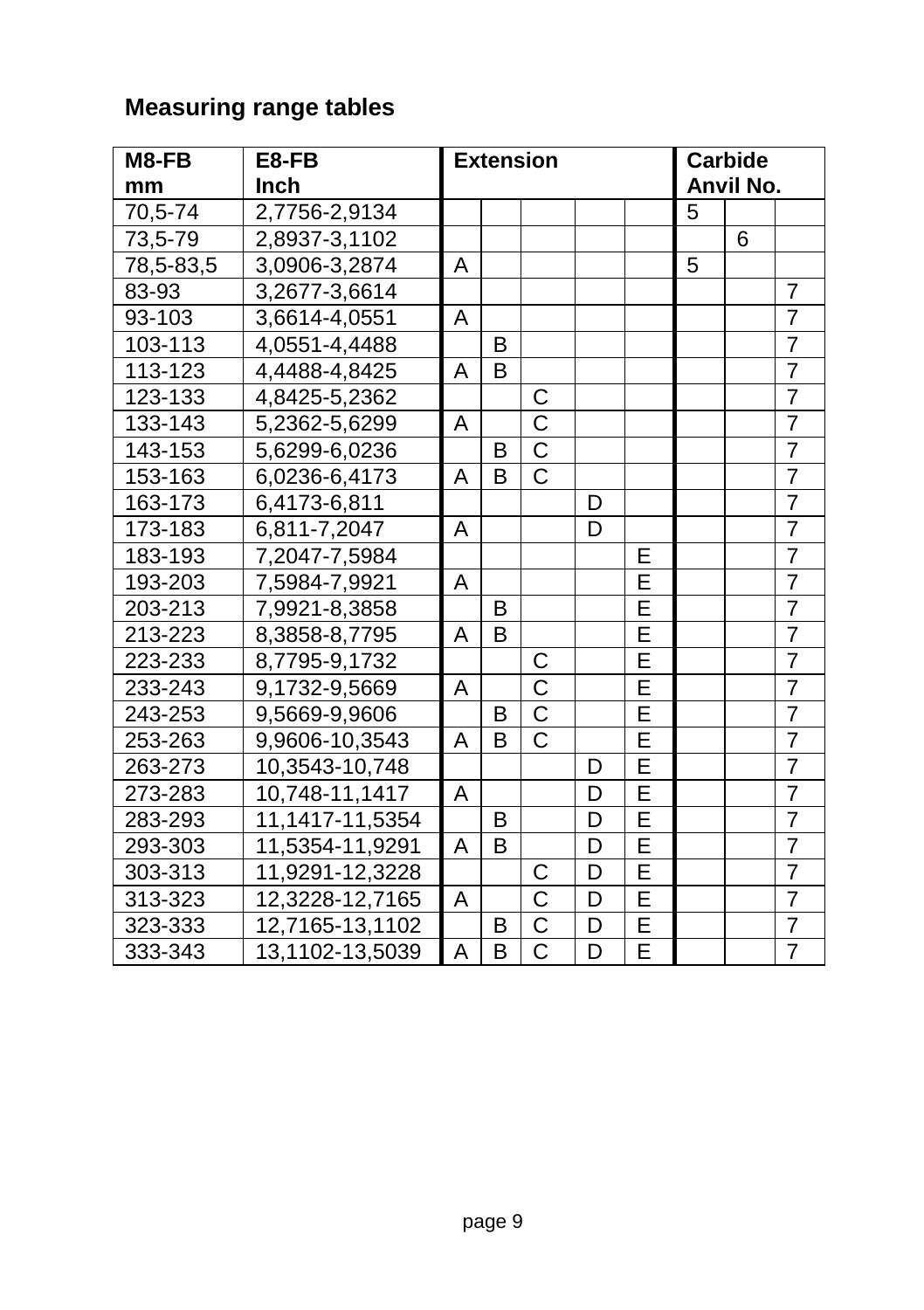## **Plunger Probe M78-Plus**

Plunger Probe M78-Plus differs from other plunger probes by exchangeable centering bridge. This bridge is fixed by 2 screws on centering bridge support.

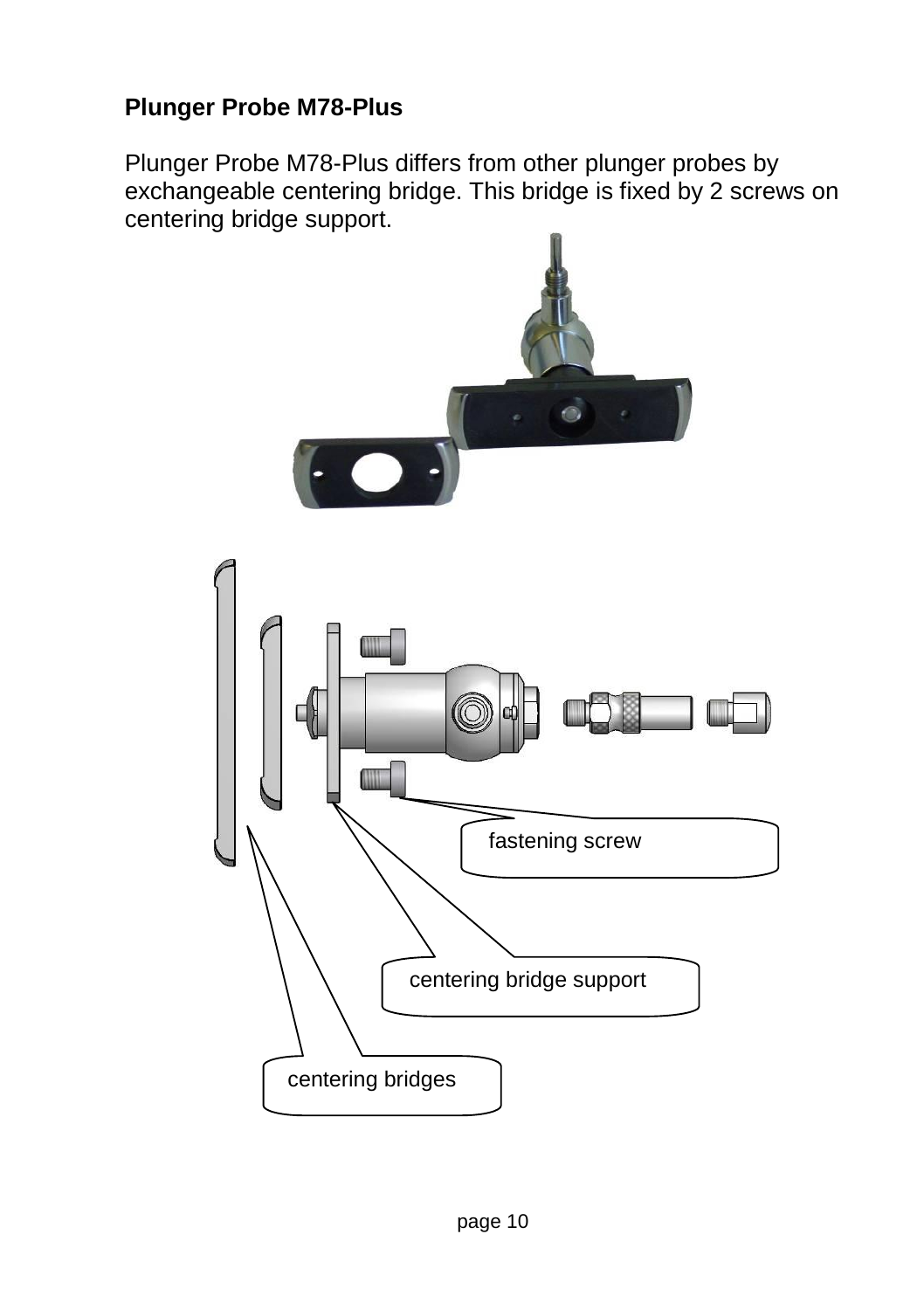| M7-Plus<br>mm   | M7-Plus<br>Inch   | <b>Extension</b> |   |                       |   |  |   | Carbide anvil No. |   |   |                  |  |
|-----------------|-------------------|------------------|---|-----------------------|---|--|---|-------------------|---|---|------------------|--|
| $50,5 - 52,7$   | 1,9882 - 2,0748   |                  |   |                       |   |  | 1 |                   |   |   |                  |  |
| $52,3 - 55,0$   | 2,0591 - 2,1654   |                  |   |                       |   |  |   | $\overline{2}$    |   |   |                  |  |
|                 |                   |                  |   |                       |   |  |   |                   |   |   |                  |  |
| 54,6 - 57,5     | 2,1496 - 2,2638   |                  |   |                       |   |  |   |                   | 3 |   |                  |  |
| $57,0 - 60,0$   | 2,2441 - 2,3622   |                  |   |                       |   |  |   |                   |   | 4 |                  |  |
| $59,5 - 62,5$   | 2,3425 - 2,4606   | A                |   |                       |   |  | 1 |                   |   |   |                  |  |
| $62,0 - 65,0$   | 2,4409 - 2,5591   | Α                |   |                       |   |  |   | 2                 |   |   |                  |  |
| $64,5 - 67,5$   | 2,5394 - 2,6575   | A                |   |                       |   |  |   |                   | 3 |   |                  |  |
| $67,0 - 70,5$   | 2,6378 - 2,7756   | A                |   |                       |   |  |   |                   |   | 4 |                  |  |
| $69,5 - 72,5$   | 2,7362 - 2,8543   |                  | B |                       |   |  | 1 |                   |   |   |                  |  |
| $71,5 - 75,0$   | 2,815 - 2,9528    |                  | B |                       |   |  |   | $\overline{2}$    |   |   |                  |  |
| $71,0 - 83,0$   | 2,7953 - 3,2677   |                  |   |                       |   |  |   |                   |   |   | 0                |  |
| $81,0 - 93,0$   | 3,189 - 3,6614    | A                |   |                       |   |  |   |                   |   |   | 0                |  |
| $91,0 - 103,0$  | 3,5827 - 4,0551   |                  | B |                       |   |  |   |                   |   |   | $\mathbf 0$      |  |
| $101,0 - 113,0$ | 3,9764 - 4,4488   | A                | B |                       |   |  |   |                   |   |   | 0                |  |
| $111,0 - 123,0$ | 4,3701 - 4,8425   |                  |   | С                     |   |  |   |                   |   |   | 0                |  |
| $121,0 - 133,0$ | 4,7638 - 5,2362   | Α                |   | $\overline{\text{C}}$ |   |  |   |                   |   |   | $\mathbf 0$      |  |
| $131,0 - 143,0$ | 5,1575 - 5,6299   |                  | B | $\overline{\text{C}}$ |   |  |   |                   |   |   | 0                |  |
| 141,0 - 153,0   | 5,5512 - 6,0236   | A                | B | $\overline{\text{c}}$ |   |  |   |                   |   |   | $\mathbf 0$      |  |
| $151,0 - 163,0$ | 5,9449 - 6,4173   |                  |   |                       | D |  |   |                   |   |   | $\mathbf 0$      |  |
| $161,0 - 173,0$ | 6,3386 - 6,811    | A                |   |                       | D |  |   |                   |   |   | 0                |  |
| $171,0 - 183,0$ | 6,7323 - 7,2047   |                  | B |                       | D |  |   |                   |   |   | $\overline{0}$   |  |
| 181,0 - 193,0   | 7,126 - 7,5984    | Α                | B |                       | D |  |   |                   |   |   | $\mathbf 0$      |  |
| 191,0 - 203,0   | 7,5197 - 7,9921   |                  |   | С                     | D |  |   |                   |   |   | $\boldsymbol{0}$ |  |
| 201,0 - 213,0   | 7,9134 - 8,3858   | A                |   | C                     | D |  |   |                   |   |   | 0                |  |
| 211,0 - 223,0   | 8,3071 - 8,7795   |                  | B | C                     | D |  |   |                   |   |   | $\mathbf 0$      |  |
| 221,0 - 233,0   | $8,7008 - 9,1732$ | A                | B | C                     | D |  |   |                   |   |   | $\overline{0}$   |  |